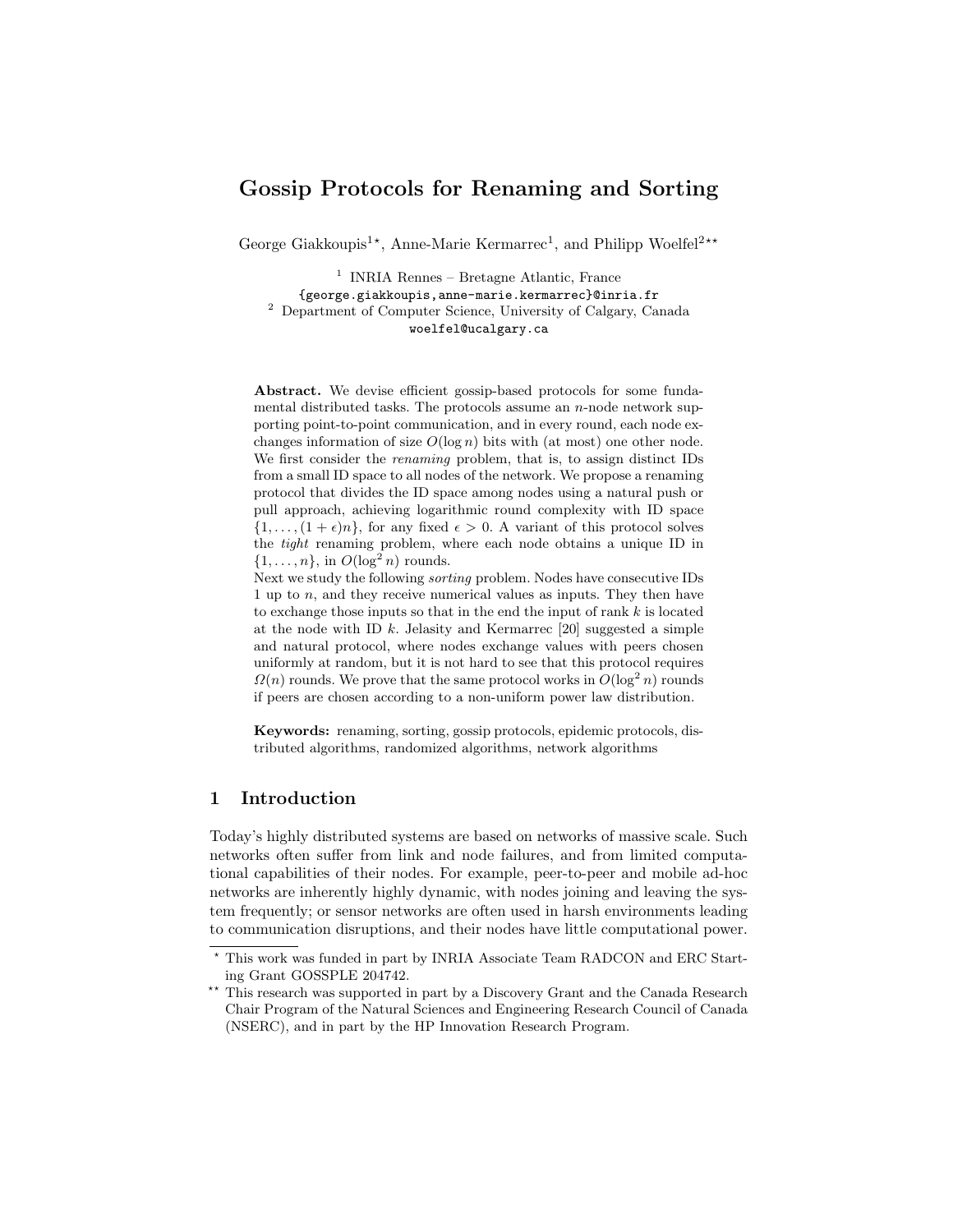#### 2 George Giakkoupis, Anne-Marie Kermarrec, and Philipp Woelfel

Gossip (or *epidemic*) protocols have emerged as an important communication paradigm for these networks. In gossip protocols nodes repeatedly contact random neighbors and exchange small amounts of information in order to distribute and gather information. Such protocols are usually simple, scalable, and fault-tolerant. They generally offer small communication overhead and modest demands on the nodes' storage space and computational power. Even though they only provide probabilistic guarantees, the probability of failure typically converges quickly to 0 with the time the protocol is run.

The classical problem solved with gossip protocols is rumor spreading [10] in the random phone-call model [22]. In this model, nodes exchange information in synchronous parallel communication rounds, using either push, pull, or push-pull communication with peers chosen uniformly at random among all nodes (or just among the node's neighbors, if the network topology is not a complete graph). Such rumor spreading protocols have been shown to be very efficient, requiring only a logarithmic number of rounds for the complete graph and various other topologies [22, 19, 14, 18, 7, 12, 13].

Later, gossip protocols have been used to solve node aggregation problems [6, 23, 28, 8]. Here, the goal is to compute the value  $f(x_1, \ldots, x_n)$  of some aggregation function  $f$  (e.g., sum, average, or extrema), where  $x_i$  is an input to the *i*-th node. Most gossip protocols for aggregation need only poly-logarithmic many rounds in the complete graph before nodes know the value of the aggregation function (with sufficient accuracy) with high probability. In the design of gossip protocols it is often assumed that any given node can in each round exchange information with a peer selected uniformly at random from all nodes, independently of the network topology. In practice [17], this is usually realized by a peer-sampling service [21], which can be singled out from the application.

In the present paper, we study practical and fundamental problems that cannot be expressed by aggregation functions. First, we study the problem of renaming. Here, every node must obtain a unique ID from an ID space  $\{1, \ldots, m\}$ of size  $m \geq n$ . The renaming problem has been studied extensively in the distributed computing literature, especially in the areas of shared memory and message passing (see, e.g., [2] and references therein). Many distributed tasks can only be solved if the participants have unique IDs, and often the complexity of algorithms depends on the size of the domain from which those IDs are chosen. For example, an algorithm to construct overlay networks in peer-topeer networks proposed by Angluin et al. [3] has expected round complexity  $O(W \log n)$ , where W is the bit-length of node IDs. Another application is the unique assignment of a small number of resources (e.g., servers or printers) to processors (nodes). Nodes can also use their IDs as "tags" to mark their presence in some data structure (e.g., a priority queue), so that a node can distinguish whether itself or some other node has placed the tag  $[4]$ . We solve both, the *loose renaming* problem, where  $m = (1 + \epsilon)n$  for some constant  $\epsilon > 0$ , and the tight *renaming* problem, where  $m = n$ , with simple protocols that have respectively  $O(\log n)$  and  $O(\log^2 n)$  round complexity with high probability, and logarithmic message-size complexity. Both protocols assume that each node can contact a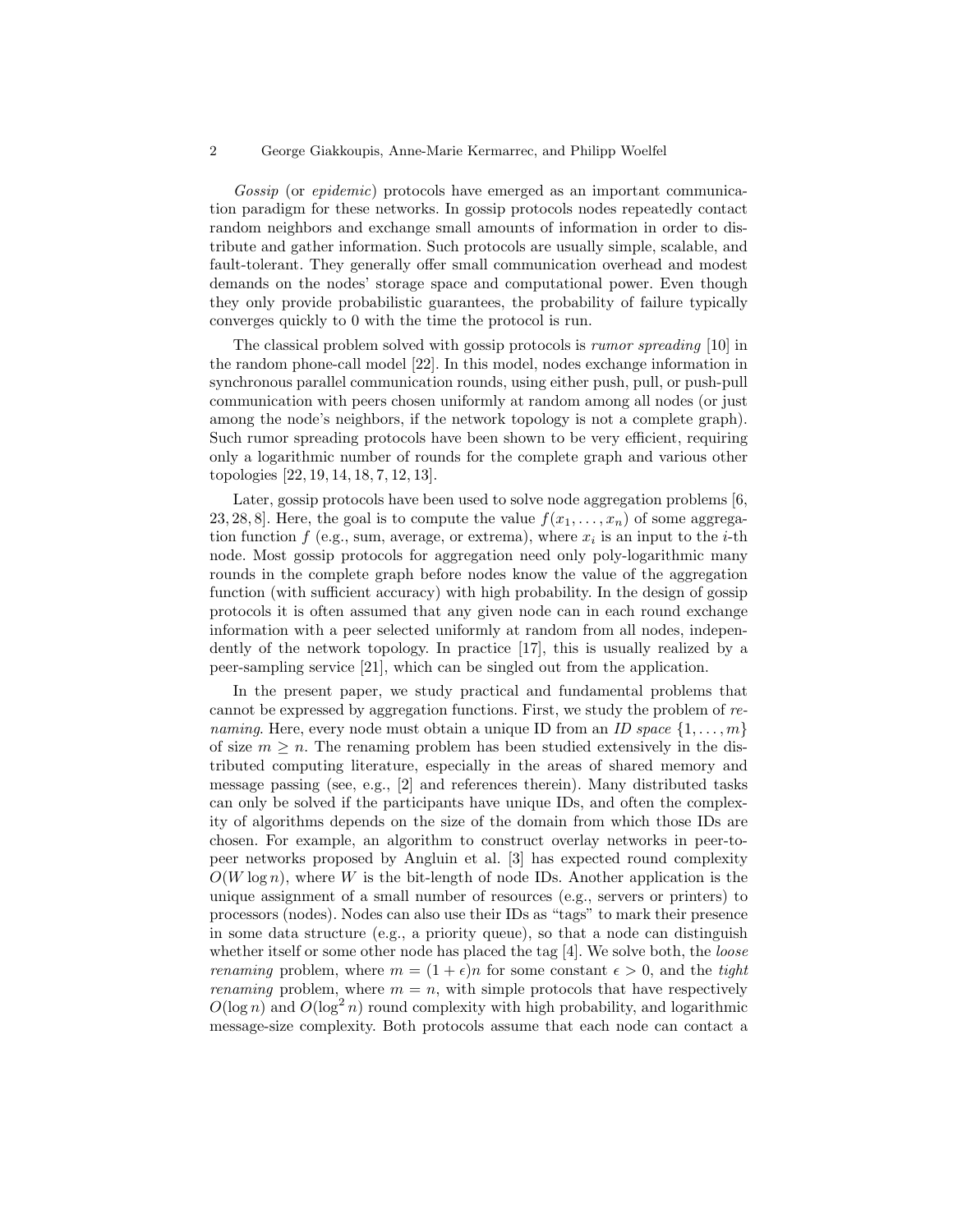uniform random node in a round. The tight renaming protocol assumes further that a node can contact an arbitrary node directly, if it knows its network address (see Section 1.1). Note that non-gossip based algorithms, e.g., algorithms based on leader election protocols, can be used to solve tight renaming in  $O(\log n)$ time. But contrary to our gossip based solution, such algorithms require "exact" communication, and tolerate no or almost no transmission faults.

Then we consider the problem of *sorting* n input values  $x_1, \ldots, x_n$ , each one given to a distinct node. Here we assume that the  $n$  nodes have consecutive IDs in  $\{1, \ldots, n\}$ . Nodes must exchange their input values in multiple communication rounds, such that in the end the value of rank  $k$  is located at the node with ID k. Jelasity and Kermarrec [20] proposed the following simple gossip protocol for this problem: In each round, a node contacts a peer chosen uniformly at random, and both nodes exchange their values, if they are out of order with respect to their IDs. However, this protocol may need in expectation  $\Omega(n)$  rounds until all input values are sorted. For example, suppose node 1 holds value 2 and node 2 holds value 1, and each node  $i \geq 3$  holds value i. Then it takes  $\Omega(n)$  rounds in expectation before nodes 1 and 2 contact each other and resolve their inversion. (There are other input instances for which it takes up to  $\Omega(n \log n)$  rounds with high probability before all input values are sorted.) We show that the round complexity drops to  $O(\log^2 n)$ , if peers are not chosen *uniformly* at random, but rather from a power law distribution: A node with ID  $x$  chooses a peer with ID y with a probability inversely proportional to  $|x-y|$ . (A similar distribution for sampling peers is used in Kleinberg's small-world graph routing scheme [26, 25], and also in the spatial gossip algorithms proposed by Kempe et al. [24].)

Our protocols for renaming and sorting are very simple and natural, however, their analysis is non-trivial and is based on potential function arguments. Further, the protocols can tolerate random transmission faults, similar to the standard rumor spreading protocols [15]. I.e., if communication channels fail to be established between parties independently with a probability of  $q$ , then the round complexity increases only by a factor of at most  $1/(1-q)$ , which is the expected number of trials before a connection is established.

### 1.1 Model and Practical Considerations

We assume that the network supports the abstraction of point-to-point communication. That is, each node has a unique network *address* from some arbitrary domain, and node u can contact any other node v, if u knows v's address. Nodes do not know the addresses of other nodes in advance, but they can find out during the course of the protocol. When two nodes have established a communication channel, both can reliably exchange information for one round.

We assume further that the abstraction of a random peer-sampling service is supported. Each time this service is invoked it returns a node chosen independently and uniformly at random among all nodes. In a large-scale dynamic system it is unrealistic that nodes maintain complete tables of network addresses of peers, from which they can sample at random. To overcome this obstacle, various distributed designs of peer-sampling services have been proposed and stud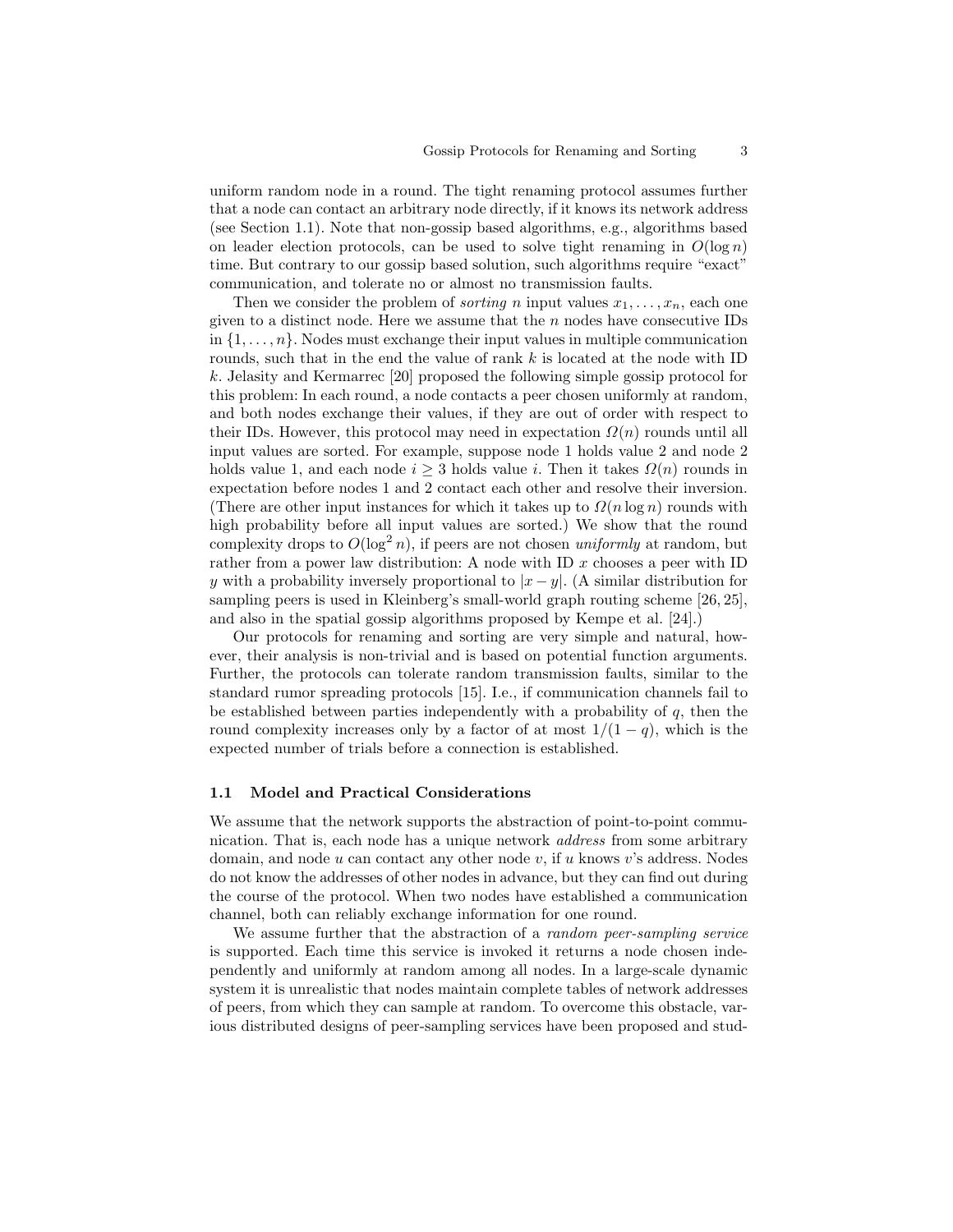ied experimentally by the systems community (see, e.g., [21]). The use of such services has become a standard practice in the implementation of gossip-based systems [17]. This service is often implemented by building and maintaining a random overlay network, that changes over time by having nodes exchange random fractions of their list of neighbors with other (randomly selected) neighbors. For related theoretical results on this problem see, e.g., [16, 9].

Our loose renaming algorithm relies only on the assumption that in each round a node can contact some uniformly random node. The tight renaming algorithm has the additional requirement that a node can contact a node by its address. Initially, nodes do not know the address of any other node, but a node can add its own address to a message (or the address of another node it knows of), thus allowing the recipients of that message to contact the node directly in future rounds. We stress that addresses may come from an arbitrary large space that may be much larger than  $n$ , thus they cannot be used themselves as IDs.

For the sorting algorithm we assume that nodes already have IDs 1 up to n. Similar to the loose renaming algorithm, the sorting algorithm does not use network addresses directly. However, it requires a non-uniform peer-sampling service, which allows each node with ID  $i$  to choose a random node with ID j according to a probability distribution that depends on  $|i-j|$ . Precisely, the probability of choosing j needs to be inversely proportional to  $|i-j|$ . A DHT-like overlay network can be used to provide this service: By overlaying the network with a Chord topology [29], peer-sampling with the required power-law distribution can be achieved in such a way that it does not increase the overall asymptotic round complexity of our sorting protocol.<sup>3</sup> If the non-uniform peer-sampling abstraction is provided by other means, then no overlay network is required for the sorting protocol.

In order to solve the sorting problem, one could also follow a different approach that is not gossip-based: One can construct a (perfect) Chord overlay on top of the network, and then implement a sorting network, where each comparator is replaced with a link between two peers in the network. If one uses a Bitonic sorter [5], the comparators correspond to Chord links, and thus no lookups in Chord are necessary. This would yield a sorting algorithm with the same round complexity as ours. (One could even use an AKS [1] sorting network to obtain, with some additional tricks, a round complexity of  $O(\log n)$ , but AKS networks are considered impractical due to the extremely large constant factors [27].<sup>4</sup> ) Most sorting networks, however, provide no inherent fault-tolerance (with the exception of the AKS sorting network). Our gossip-based algorithm is naturally fault-tolerant in the sense that it still works without an increase in the

<sup>&</sup>lt;sup>3</sup> This requires nodes to sample multiple peers at the beginning of the protocol and leads to a poly-logarithmic increase in the message size complexity. The details can be found in Appendix A.

<sup>&</sup>lt;sup>4</sup> In our analysis of the sorting algorithm we have not tried to optimize the constant multiplicative factor in front of  $\log^2 n$ . This analysis gives an upper bound of roughly 100 on this constant, and a more careful analysis yields a bound of roughly 25. We believe, however, that the actual value is much smaller.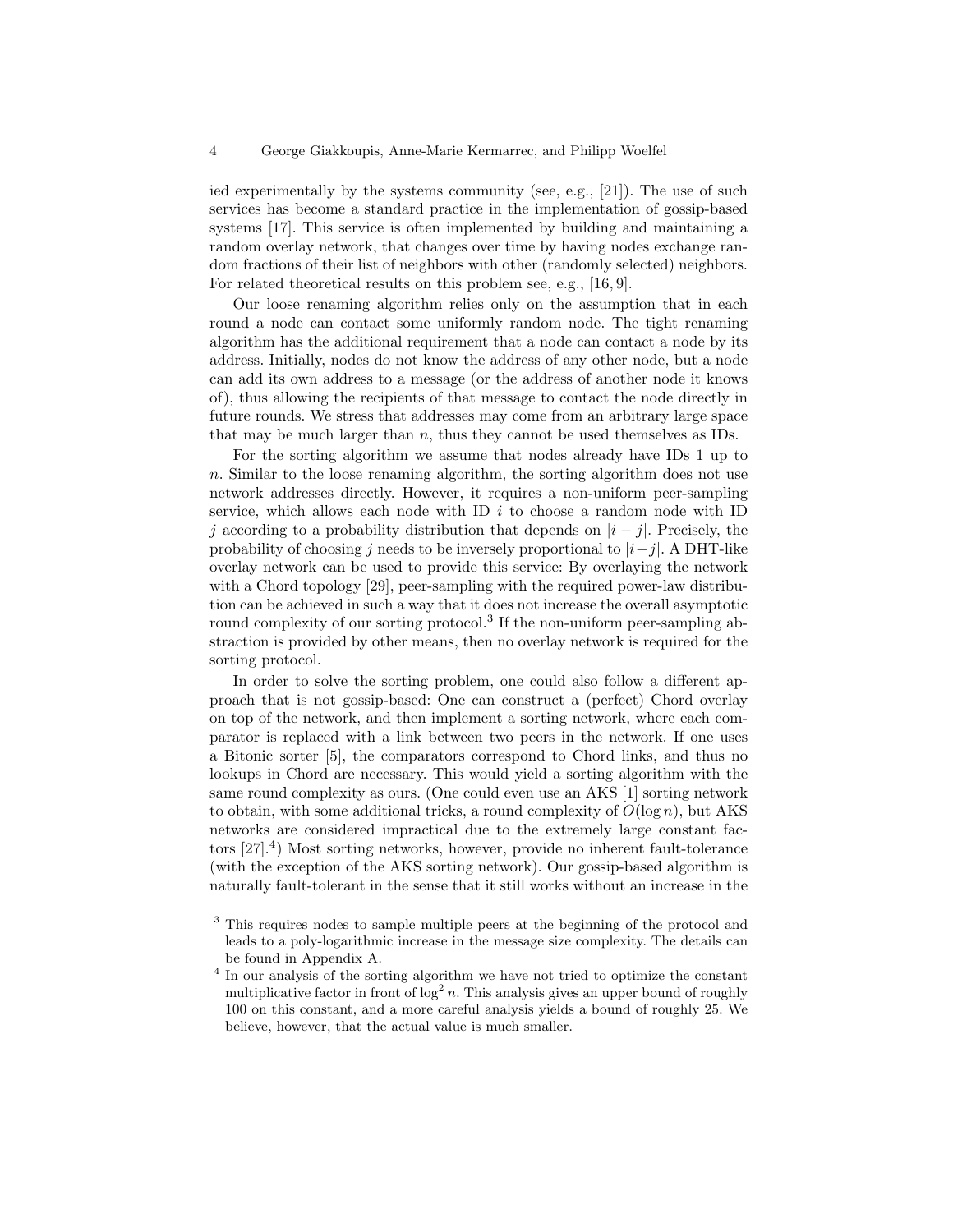asymptotic round complexity, if any two peers fail to establish a communication with constant probability. By repeating comparators (cf. [30]) one can also make sorting networks fault-tolerant, but the repetition of comparators increases the depth of the sorting network (and thus the round complexity in our application) by a factor of  $\Omega(\log n)$  in order to allow for a constant failure probability for each communication/comparator. Note also that we only need to use an overlay network to provide the non-uniform peer sampling service, while such an overlay seems inherent for a sorting network based approach.

To bound the message-size complexity of our protocols, we assume that each network address is a W-bit string, where  $W = O(\log n)$ . If W is superlogarithmic, then the complexity increases by an additive term of  $O(W)$ .

We present our protocols in terms of synchronous rounds. The synchrony assumption is not really necessary for the definition of the protocols. Instead, nodes may simply follow their own clocks in deciding when to initiate connections. We expect that the running time of our protocols should not be affected, as long as (most) nodes take steps at roughly the same rate, e.g., in the standard asynchronous model where each node takes steps at times determined by a poisson process with a fixed rate for all nodes.

### 2 Renaming Protocols

#### 2.1 Loose Renaming

We present an algorithm that assigns IDs to  $n$  nodes from the integer interval  $[1..(1 + \epsilon)n]$ , for some  $\epsilon > 0$ ;  $\epsilon$  can be a function of n, but the running time increases linearly with  $1/\epsilon$ . At any time, each node stores zero or more IDs, and each ID is stored at exactly one node. If node  $u$  has one or more IDs at a given time, then one of them is permanently stored by  $u$ , and is the ID assigned to u by the algorithm, while the remaining IDs, if any, are u's free IDs. The free IDs of a node are *consecutive*, and thus they can be stored using at most  $2 \log n$ bits. We present two versions on the algorithm: a pull algorithm, and a push algorithm.

In round 0, a *starting* node sends the ID interval  $[1..(1 + \epsilon)n]$  to itself.<sup>5</sup> If node u receives interval [a..b] in round  $t \geq 0$ , and it has not received any IDs prior to that, then ID a is assigned to u. Further, if  $a \neq b$  then the interval  $[a + 1..b]$  of remaining IDs will be the free IDs of u for the next round.

In the *pull* version of the algorithm, in every round  $t \geq 1$ , each node u that has no free IDs  $(u \text{ may or may not have been assigned an ID yet})$  sends a request to a random node v. If v has an interval  $[a..b]$  of free IDs, then it chooses an arbitrary node  $u'$  among the nodes from which it received requests in round  $t$ , and sends to u' half of [a..b], precisely, the interval  $[(a+b)/2]$ ..b]. If  $a \neq b$  then v is left with the interval  $[a \cdot (a + b)/2] - 1$  of free IDs, while if  $a = b$  (i.e., u had only one free ID) then  $v$  has no free IDs in the next round.

<sup>&</sup>lt;sup>5</sup> The starting node can be chosen randomly via a gossip-based sampling procedure and the network size  $n$  can also be estimated via gossip (see, e.g., [23]).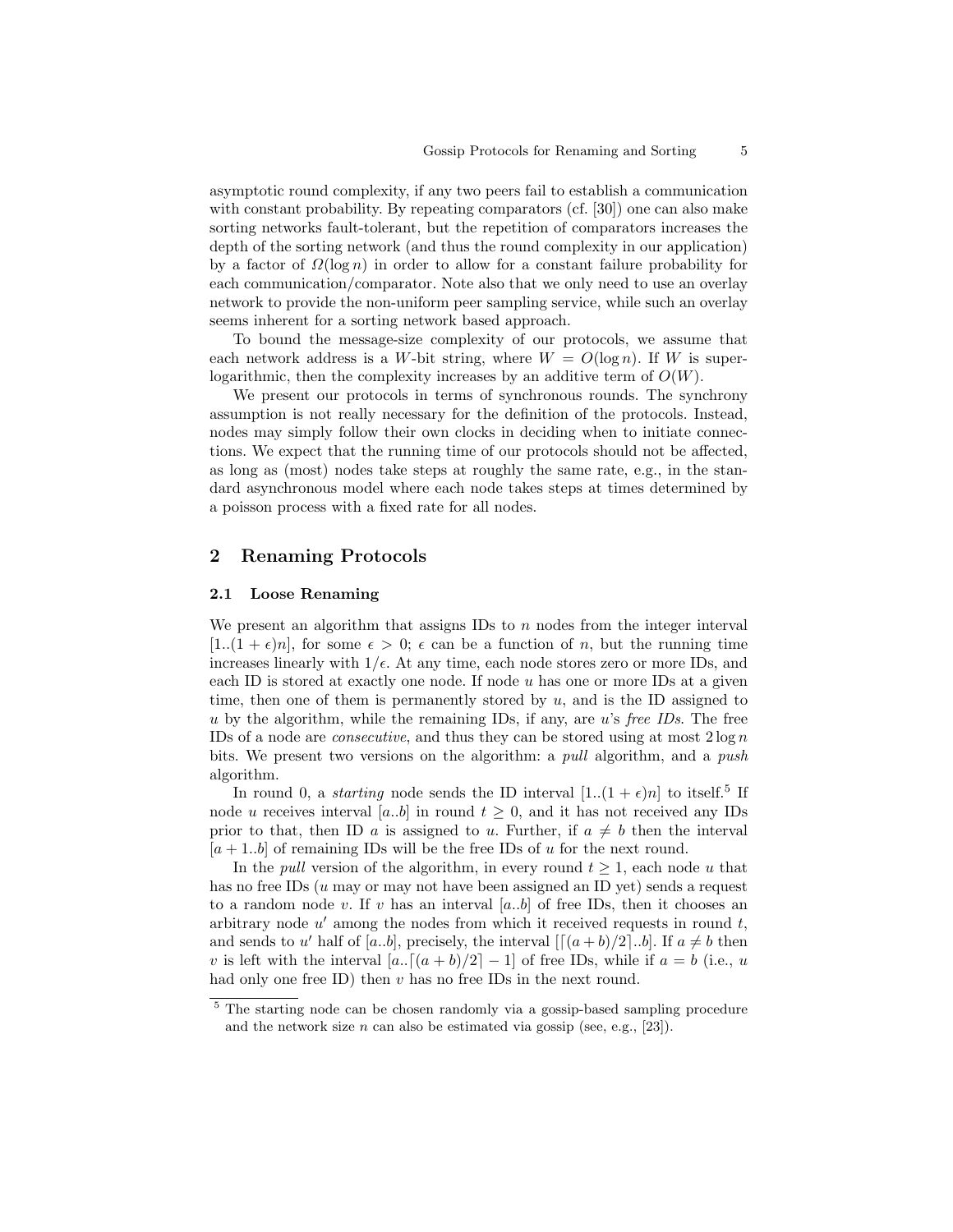The *push* algorithm is symmetric: In round  $t \geq 1$ , each node u that has at least one free ID sends half of its interval [a.b] of free IDs, i.e.,  $[(a+b)/2]..b]$ , to a randomly chosen node v. If v has no free IDs at the time, then it accepts (an arbitrary) one of the ID intervals it receives in round  $t$ , and rejects the remaining ones; if  $v$  already has some free IDs then it rejects any ID intervals it receives. If the interval that u sent is rejected, then u keeps the whole interval  $[a..b]$  of free IDs, thus no IDs are 'lost'.

From the analysis of the pull protocol presented below, it follows that a node which has been assigned an ID but has no free IDs may as well stop sending requests after the first  $t_1$  rounds, for some  $t_1 = \Theta(\log n)$ , without affecting the performance guarantees of the protocol. Then, only nodes with no assigned IDs continue to send requests. This offers a natural stopping condition for the protocol. The push algorithm, on the other hand, does not have a natural way to determine when nodes that have free IDs should stop trying to push those IDs. A drawback of pull is that nodes must be notified when the protocol starts so that they can begin to send pull request.

Theorem 1. The loose renaming protocol described above for distributing a set of  $(1 + \epsilon)n$  IDs to n nodes guarantees that all nodes acquire IDs after at most  $O\left(\frac{(1+\epsilon)n}{\epsilon n+1}\cdot \log n\right)$  rounds with probability  $1-n^{-\beta}$  for any  $\epsilon \geq 0$  and any fixed  $\beta > 0$ .

Proof. We prove the theorem for the pull algorithm. The proof for push is almost the same and is omitted. We start with an overview of the proof. We define a potential function  $\Phi_t$ , which measures the unbalance in the distribution of free IDs among nodes, and we show that  $\Phi_t$  drops by a constant factor per round on average, as long as most nodes have 0 or 1 IDs. On the other hand, when most nodes have 2 or more IDs, we observe that the number of nodes with 0 IDs decreases by a constant factor on average per round. We combine these two results to show that w.h.p. in  $O(\log n)$  rounds either all nodes have acquired IDs or the free IDs are fairly balanced among nodes. In the latter case we bound the additional number of steps until all nodes obtain IDs, by looking at a single node and bounding the steps until it contacts some node that has free IDs.

Next we give the detailed proof. Let  $X_{u,t}$  denote the number of IDs that node u has after round t (including its assigned ID). Let  $X_t = \{X_{u,t}\}_u$  be the vector of all  $X_{u,t}$  for a given round t. Let  $N_t^k = |\{u: X_{u,t} = k\}|$  be the number of nodes that have exactly k IDs after round t, and let  $N_t^{\geq k} = |\{u: X_{u,t} \geq k\}|$ and  $N_t^{\leq k} = |\{u: X_{u,t} \leq k\}|.$ 

We define the potential  $\Phi_{u,t}$  of node u after round t, as  $\Phi_{u,t} = (X_{u,t} - 2)^2$  if  $X_{u,t} \geq 3$ , and  $\Phi_{u,t} = 0$  if  $X_{u,t} \leq 2$ . The (total) potential after round t is then

$$
\Phi_t = \sum_u \Phi_{u,t} = \sum_{u \colon X_{u,t} \ge 3} (X_{u,t} - 2)^2.
$$

The next lemma bounds the expected potential difference in a single round.

Lemma 1.  $\mathbf{E}[\varPhi_{t+1} \mid X_t] \leq \varPhi_t \left(1 - \frac{N_t^{\leq 1}}{4n}\right)$ .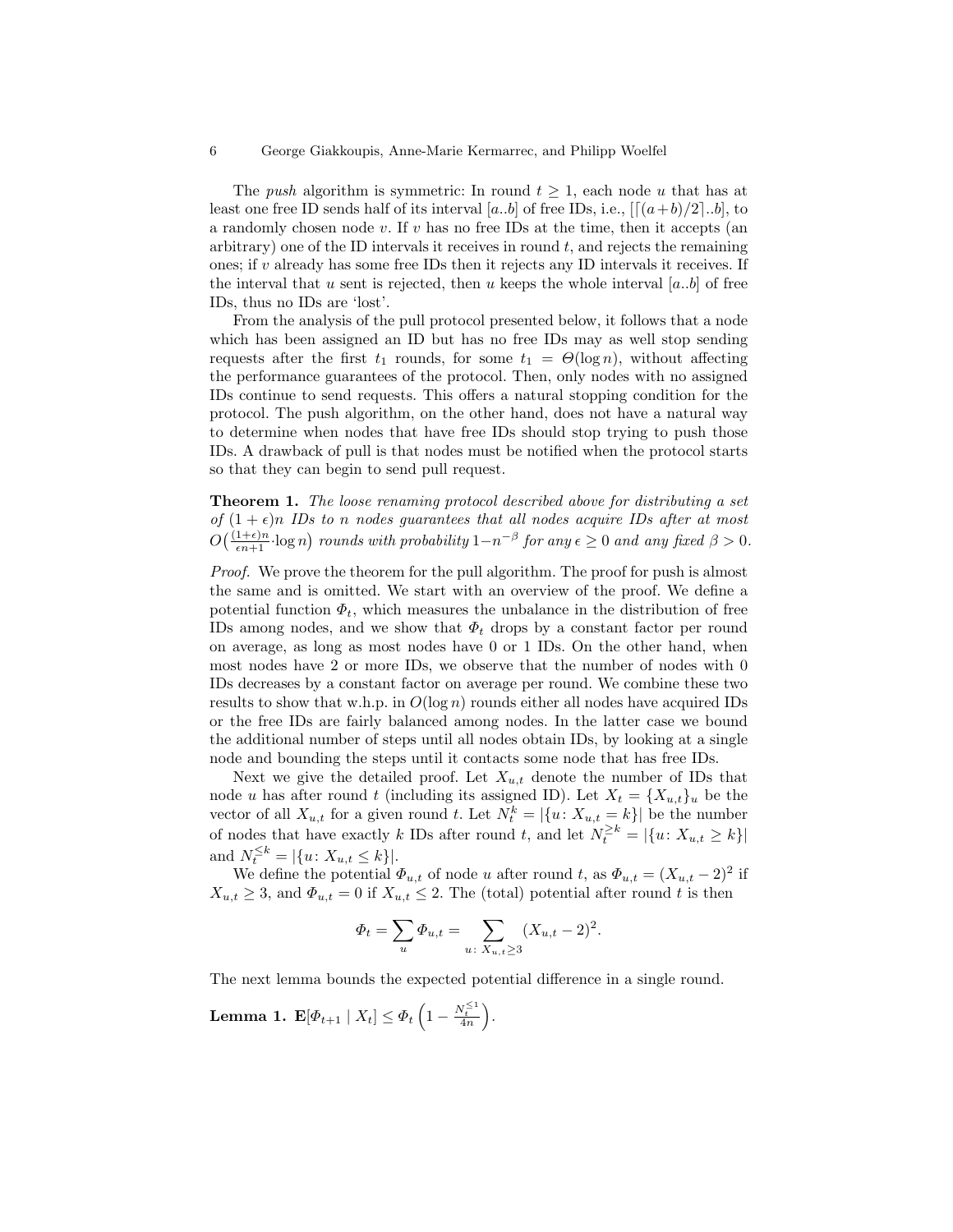*Proof.* Fix  $X_t$ , and let u be a node with  $X_{u,t} \geq 3$ . Suppose that u receives a request in round  $t+1$  to share its  $X_{u,t}-1$  free IDs, and thus sends  $\lfloor (X_{u,t}-1)/2 \rfloor$ of them to some node v with  $X_{v,t} \in \{0,1\}$ . We show that

$$
\Phi_{u,t+1} + \Phi_{v,t+1} \le \Phi_{u,t}/2. \tag{1}
$$

We have

$$
X_{u,t+1} = X_{u,t} - \left[ (X_{u,t} - 1)/2 \right] = \begin{cases} X_{u,t}/2 + 1/2, & \text{if } X_{u,t} \text{ is odd;}\\ X_{u,t}/2, & \text{if } X_{u,t} \text{ is even; and} \end{cases}
$$

$$
X_{v,t+1} = X_{v,t} + \lceil (X_{u,t} - 1)/2 \rceil \le 1 + \lceil (X_{u,t} - 1)/2 \rceil = \begin{cases} X_{u,t}/2 + 1/2, & \text{if } X_{u,t} \text{ odd}; \\ X_{u,t}/2 + 1, & \text{if } X_{u,t} \text{ even}. \end{cases}
$$

It follows that if  $X_{u,t}$  is odd (recall also that  $X_{u,t} \geq 3$ ), then

$$
\Phi_{u,t+1} + \Phi_{v,t+1} \le (X_{u,t}/2 + 1/2 - 2)^2 + (X_{u,t}/2 + 1/2 - 2)^2
$$
  
=  $(X_{u,t} - 3)^2/2 \le (X_{u,t} - 2)^2/2 = \Phi_{u,t}/2;$ 

and, similarly, if  $X_{u,t}$  is even (and thus  $X_{u,t} \geq 4$ ) then

$$
\Phi_{u,t+1} + \Phi_{v,t+1} \le (X_{u,t}/2 - 2)^2 + (X_{u,t}/2 + 1 - 2)^2
$$
  
=  $(X_{u,t} - 4)^2/4 + (X_{u,t} - 2)^2/4 \le (X_{u,t} - 2)^2/2 = \Phi_{u,t}/2.$ 

Thus, in both cases, Eq. (1) holds. We can now bound the total potential,  $\Phi_{t+1}$ . From (1), if a node u with  $X_{u,t} \geq 3$  shares its free IDs with some node v then  $\Phi_{u,t+1}+\Phi_{v,t+1}\leq \Phi_{u,t}/2$ , while if u does not share its free IDs then  $\Phi_{u,t+1}=\Phi_{u,t}$ . Further, all other nodes have zero potential. Therefore, if  $Y_u$  is a  $0/1$  random variable with  $Y_u = 1$  iff u shares its free IDs in round  $t + 1$ , we have

$$
\Phi_{t+1} \leq \sum_{u \colon X_{u,t} \geq 3} \left( Y_u \Phi_{u,t} / 2 + (1 - Y_u) \Phi_{u,t} \right) = \sum_{u \colon X_{u,t} \geq 3} (1 - Y_u / 2) \Phi_{u,t}.
$$

Taking the expectation (recall that we have fixed  $X_t$ ), yields

$$
\mathbf{E}[\Phi_{t+1}] \leq \sum_{u \colon X_{u,t} \geq 3} (1 - \mathbf{E}[Y_u]/2) \Phi_{u,t}.
$$
 (2)

Since  $\mathbf{E}[Y_u]$  is the probability that u receives a request in round  $t+1$  from at least one of the  $N_t^{\leq 1}$  nodes v with  $X_{v,t} \leq 1$ , we have

$$
1 - \mathbf{E}[Y_u] = (1 - 1/n)^{N_t^{\le 1}} \le e^{-N_t^{\le 1}/n} \le 1 - N_t^{\le 1}/n + (N_t^{\le 1}/n)^2/2 \le 1 - N_t^{\le 1}/(2n).
$$
  
Thus,  $\mathbf{E}[Y_u] \ge N_t^{\le 1}/(2n)$ . Applying this to (2) completes the proof of Lemma 1.

Next we bound the expected drop in a round of the number  $N_t^0$  of nodes that have no IDs.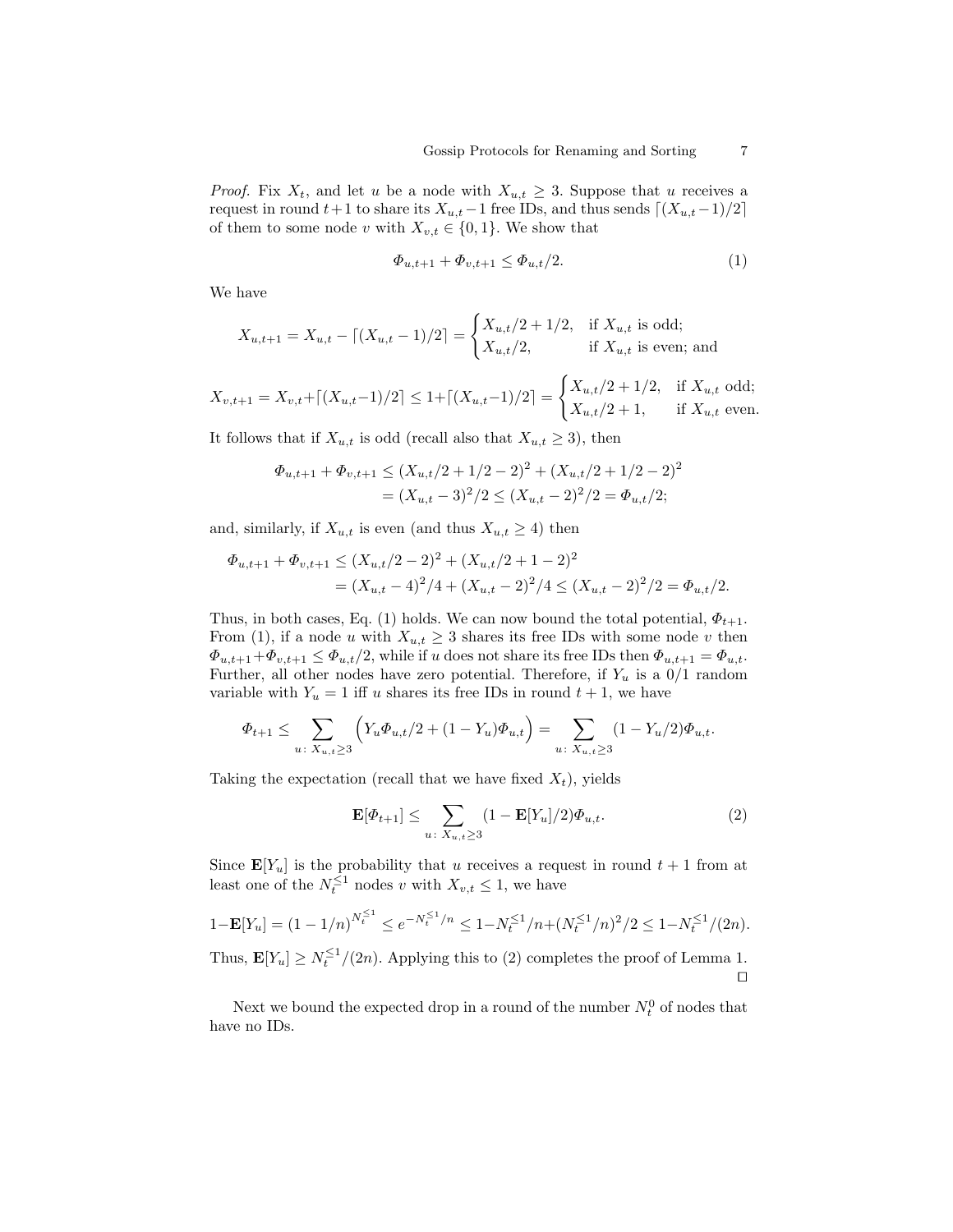Lemma 2.  $\mathbf{E}[N_{t+1}^0 \mid X_t] \leq N_t^0 \left(1 - \frac{N_t^{\geq 2}}{\epsilon n}\right)$ .

*Proof.* Fix  $X_t$ , and suppose that  $X_{v,t} = 0$  for some node v. In order to have  $X_{v,t+1} > 0$  it suffices that v sends its request in round  $t+1$  to some node u with  $X_{u,t+1} \geq 2$ , and u does not receive a request from any other node. The probability that v sends its request to some u with  $X_{u,t+1} \geq 2$  is  $N_t^{\geq 2}/n$ ; and the probability that no node sends a request to the same node as  $v$  is

$$
(1 - 1/n)^{N_t^{\leq 1} - 1} \geq (1 - 1/n)^{n-1} \geq 1/e.
$$

Thus, the probability of  $X_{v,t+1} > 0$  is at least  $N_t^{\geq 2}/(en)$ . From the linearity of expectation then we get  $\mathbf{E}[N_t^0 - N_{t+1}^0] \ge N_t^0 N_t^{\ge 2}/(en)$ , which proves Lemma 2.  $\Box$ 

Consider now the product  $Z_t := \Phi_t N_t^0$ . From Lemma 1 and the fact that  $N_{t+1}^0 \leq N_t^0$ , it follows

$$
\mathbf{E}[Z_{t+1} | X_t] \leq N_t^0 \cdot \mathbf{E}[\Phi_{t+1} | X_t] \leq N_t^0 \Phi_t \left(1 - \frac{N_t^{\leq 1}}{4n}\right),
$$

and similarly, from Lemma 2 and the fact that  $\Phi_{t+1} \leq \Phi_t$ ,

$$
\mathbf{E}[Z_{t+1} | X_t] \leq \Phi_t \cdot \mathbf{E}[N_{t+1}^0 | X_t] \leq \Phi_t N_t^0 \left(1 - \frac{N_t^{\geq 2}}{en}\right).
$$

Thus,

$$
\mathbf{E}[Z_{t+1} | X_t] \le Z_t \left(1 - \max\left\{\frac{N_t^{\le 1}}{4n}, \frac{N_t^{\ge 2}}{en}\right\}\right),
$$

and since  $N_t^{\leq 1} + N_t^{\geq 2} = n$ , we can easily compute that  $\max\left\{\frac{N_t^{\leq 1}}{4n}, \frac{N_t^{\geq 2}}{e^n}\right\} \geq$  $\frac{1}{e+4} \geq \frac{1}{7}$ . Therefore, we have that  $\mathbf{E}[Z_{t+1} | X_t] \leq (6/7)Z_t$ . It follows  $\mathbf{E}[Z_t] \leq$  $(6/7)^t Z_0 \le (6/7)^t n^3$ . For

$$
t_1 = (\beta + 3) \log_{7/6} n + \log_{7/6} 2 = O(\log n),\tag{3}
$$

we obtain then that  $\mathbf{E}[Z_{t_1}] \leq n^{-\beta}/2$ . And by Markov's Inequality,  $Pr(Z_{t_1} > 0)$  =  $Pr(Z_{t_1} \geq 1) \leq n^{-\beta}/2$ . Thus, we have that  $N_{t_1}^0 = 0$  or  $\Phi_{t_1} = 0$ , with probability at least  $1 - n^{-\beta}/2$ .

Suppose first that  $\epsilon > 1$ . Then  $\Phi_{t_1} > 0$ , for otherwise, no node has more than two IDs after round  $t_1$ , which is not possible as there are  $(1 + \epsilon)n > 2n$  IDs in total. It follows that  $N_{t_1}^0 = 0$  with probability  $1 - n^{-\beta}/2$ , and thus all nodes obtain IDs in  $t_1 = O(\log n) = O\left(\frac{(1+\epsilon)n}{\epsilon n+1} \cdot \log n\right)$  rounds; this proves the theorem.

For the remainder of the proof we assume that  $\epsilon \leq 1$ . Suppose that  $\Phi_{t_1} = 0$ . We will compute a  $t_2$  such that  $N_{t_1+t_2}^0 = 0$  with probability  $1 - n^{-\beta}/2$ . Since  $\Phi_{t_1} = 0$ , no node has more that 2 IDs after round  $t_1$ . It follows that  $N_t^2 = \epsilon n + N_t^0$ , for all  $t \geq t_1$ . If  $X_{v,t} = 0$  for some node v and round  $t \geq t_1$ , then the probability of  $X_{v,t+1} > 0$  is bounded from below by the probability of the event that in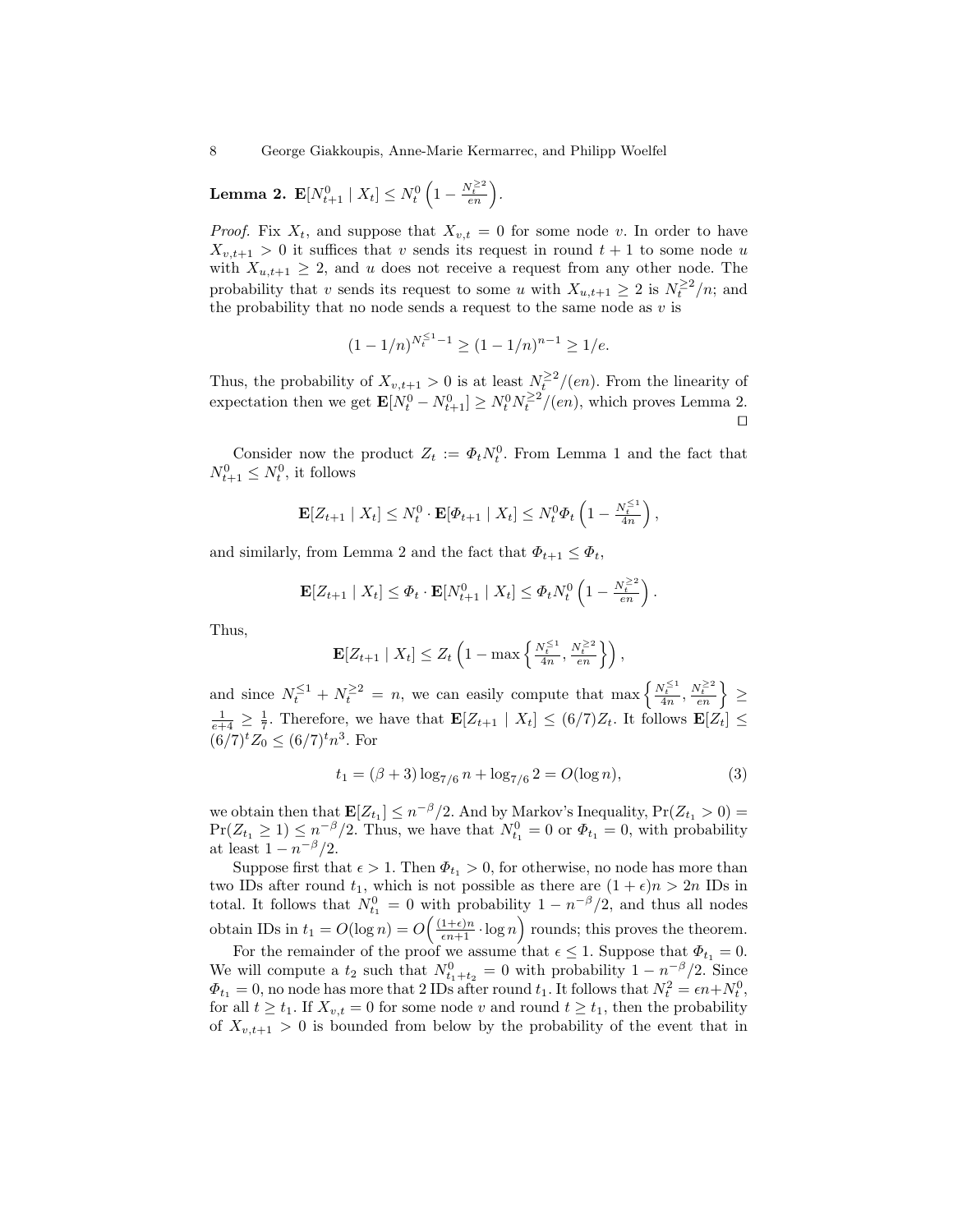round  $t + 1$ , v sends a request to one of the  $N_t^2 \ge \epsilon n + 1$  nodes with free IDs, and this node does not receive any other request. This probability is at least

$$
\tfrac{\epsilon n+1}{n} \cdot \left(1-\tfrac{1}{n}\right)^{N_t^{\leq 1}-1} \geq \tfrac{\epsilon n+1}{n} \cdot \left(1-\tfrac{1}{n}\right)^{n-1} \geq \tfrac{\epsilon n+1}{en}.
$$

It follows that for any node v, the probability of  $X_{v,t_1+k} = 0$  is at most  $(1 \frac{\epsilon n+1}{en}$ )<sup>k</sup>  $\leq e^{-k(\epsilon n+1)/(en)}$ . For

$$
t_2 = ((\beta + 1)\ln n + 1)en/(\epsilon n + 1) = O(n\log n/(\epsilon n + 1)),
$$

we obtain then that  $X_{v,t_1+t_2} = 0$  with probability at most  $n^{-\beta}/(2n)$ . Hence, by the union bound, we have that  $X_{v,t_1+t_2} \neq 0$  for some v (i.e.,  $N_{t_1+t_2}^0 \neq 0$ ) with probability at most  $n^{-\beta}/2$ . This probability is conditional on  $\Phi_{t_1} = 0$ , i.e., formally,  $Pr(N_{v,t_1+t_2}^0 \neq 0 | \Phi_{t_1} = 0) \leq n^{-\beta}/2$ . It follows

$$
\Pr(N_{v,t_1+t_2}^0 \neq 0 \land \Phi_{t_1} = 0) = \Pr(N_{v,t_1+t_2}^0 \neq 0 \mid \Phi_{t_1} = 0) \cdot \Pr(\Phi_{t_1} = 0) \leq n^{-\beta}/2.
$$

And since we showed earlier that  $Pr(\Phi_{t_1} N_{t_1}^0 \neq 0) \leq n^{-\beta}/2$ , we get

$$
Pr(N_{v,t_1+t_2}^0 \neq 0) = Pr(N_{v,t_1+t_2}^0 \neq 0 \land \Phi_{t_1} = 0) + Pr(N_{v,t_1+t_2}^0 \Phi_{t_1} \neq 0) \leq n^{-\beta}. (4)
$$

Finally, observing that  $t_1 + t_2 = O\left(\log n + \frac{n \log n}{\epsilon n + 1}\right) = O\left(\frac{(1+\epsilon)n}{\epsilon n + 1} \cdot \log n\right)$ , completes the proof of Theorem 1.  $\Box$ 

### 2.2 Tight Renaming

The previous protocol cannot be used to solve efficiently tight renaming, in which the size of the ID space is exactly n: If there are just n IDs, then once there are only few nodes left that have not received an ID, there are also only few nodes that still have a non-empty interval of free IDs. Then it takes a long time, until a node that needs an ID contacts one with a free ID. We solve the tight renaming problem by adding a second phase to the loose renaming algorithm. In this phase, any node that has not been assigned an ID yet, periodically broadcasts (via rumor spreading) "requests" for an ID to the network; the requests contain the network address of the node. When requests of different nodes "meet" at some node, only one of them (the most recent one) survives. Thus, not all requests reach all nodes, but each node receives at least some requests. This approach ensures that message sizes and the information that each node stores is just  $O(\log n)$  bits. Nodes that receive requests in this second phase and have free IDs respond by sending to the requesting node some of their free IDs. (They can do so, as the request message contains the address of the requesting node.)

More precisely, in the first phase, nodes run the algorithm described in the previous section for  $t_1 = \Theta(\log n)$  rounds.<sup>6</sup> In the second phase, a node u that has not acquired an ID yet, generates a request every  $O(\log n)$  rounds and sends this

 $6$  This is the same  $t_1$  as that defined in Eq. (3).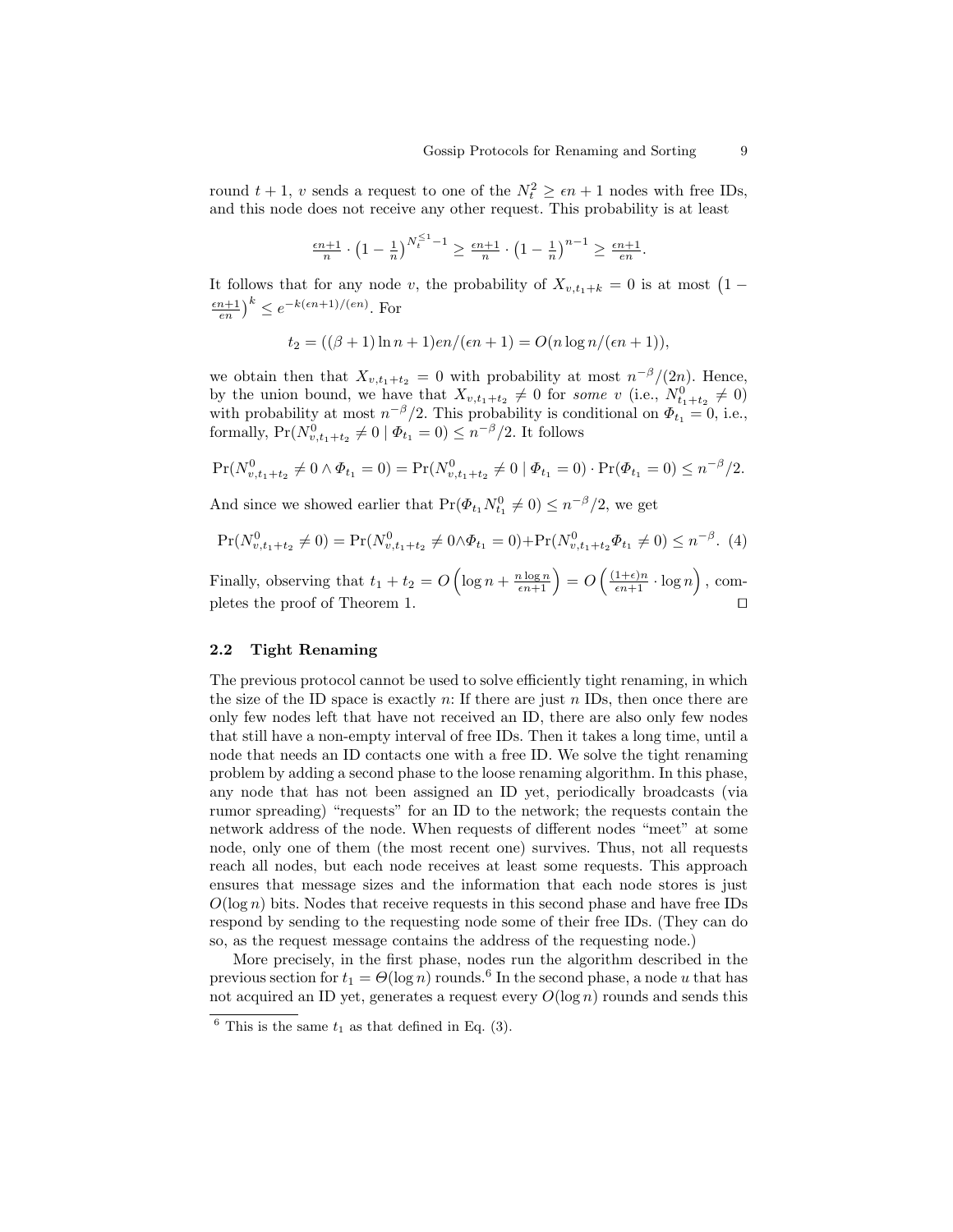request to itself. The request contains u's network address and an age counter (which increases in each round). Each node keeps only the most recently generated request it has received, choosing arbitrarily among requests with the same age. In every round, each node holding a request sends a copy of it to a randomly chosen node. When a node  $v$  that has free IDs receives a request generated by node  $u$ , it responds by sending to  $u$  directly half of its interval of free IDs (similar to the loose renaming algorithm). Node  $u$  accepts the interval if it has not already acquired an ID from some other node that also responded to its requests, or rejects the offer otherwise.

We stress that is not required for different nodes to generate their requests in the same round, or with the same frequency. The only requirement is that each node generates a new request every  $O(\log n)$  rounds for as long as it has no IDs.

Theorem 2. The tight renaming protocol described above for distributing IDs to n nodes guarantees that all nodes acquire IDs after at most  $O(\log^2 n)$  rounds with probability  $1 - n^{-\beta}$  for any fixed  $\beta > 0$ .

*Proof.* We will use the same notation as in the proof of Theorem 1, namely,  $X_{u,t}$ ,  $X_t$ ,  $N_t^k$ , and  $\Phi_t$ . Recall that for tight renaming the ID space has size exactly n.

We have shown in the proof of Theorem 1 that with probability at least  $1 - n^{-\beta}/2$ , we have  $N_{t_1}^0 = 0$  or  $\Phi_{t_1} = 0$ .

Suppose that  $\Phi_{t_1} = 0$ , and thus no node has more than 2 IDs after round  $t_1$ . We will lift this assumption only at the end of the proof. Suppose that node  $u$ has no ID yet after round  $t \geq t_1$ , and it sends a request in round  $t + 1$ . We show that with some constant probability, either u acquires an ID by round  $t + \log n$ , or the number of nodes with no IDs drops by a constant factor by that time.

**Lemma 3.** Let  $t \ge t_1$ . If a node u with  $X_{u,t} = 0$  sends a request in round  $t + 1$ , then with some probability  $p = \Omega(1)$  we have  $X_{u,t'} \neq 0$  or  $N_{t'}^0 \leq N_t^0/2$ , for  $t' = t + \log(n/N_t^0) + 1.$ 

*Proof.* Fix  $X_t$ . Let  $A_i$ , for  $i \geq 0$ , denote the set of nodes that have received u's request and still have it at the end of round  $t+i$ . Recall that nodes keep only the most recently generated request they have received. Let  $B_i$  be the set of nodes which, at the end of round  $t + i$ , have a request generated after round t by a node other than u. Further, let  $a_i = |A_i|$  and  $b_i = |B_i|$ . Then,

$$
a_i \le 2^{i-1}
$$
 and  $b_i \le (N_t^0 - 1)2^{i-1}$ .

Next we show for  $i = \log(n/N_t^0)$  that  $a_i = \Omega(2^i) = \Omega(n/N_t^0)$  with constant probability. Further, we show that if  $a_i = \Omega(n/N_t^0)$  and  $N_{t+i}^0 \ge N_t^0/2$  and also u has still no ID after round  $t + i$ , then in the next round u acquires an ID with probability  $\Omega(1)$ . The claim then follows.

To show the lower bound on  $a_i$ , we first bound  $\mathbf{E}[a_i]$ . Given  $a_i$  and  $b_i$ , we bound the conditional expectation of  $a_{i+1}$  as follows: The expected number of nodes  $v \notin A_i \cup B_i$  that receive u's request (and possibly other requests) in round  $t + i + 1$  is at least  $a_i(n - 2a_i - b_i)/n$  (we subtract  $2a_i$  instead of  $a_i$  to account for collisions). The probability that a given one of these node does not receive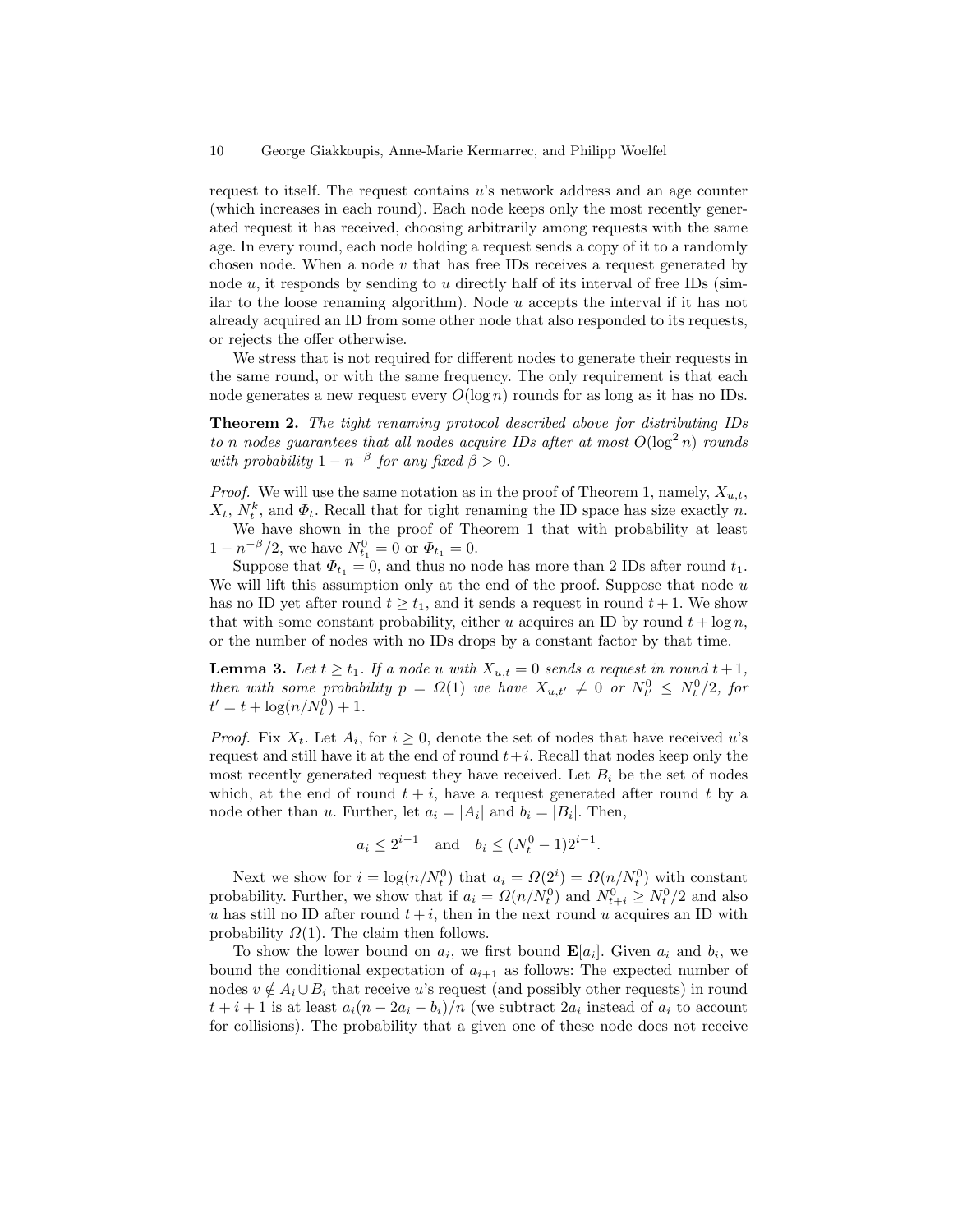a request pushed by a node in  $B_i$  in this round is  $(1 - 1/n)^{b_i} \ge (1 - b_i/n)$ . Combining these yields

$$
\mathbf{E}[a_{i+1} | a_i, b_i] \ge (a_i + a_i(n - 2a_i - b_i)/n) \cdot (1 - b_i/n)
$$
  
=  $2a_i(1 - a_i/n - b_i/2n) \cdot (1 - b_i/n)$   
 $\ge 2a_i(1 - a_i/n - 3b_i/2n)$   
 $\ge 2a_i(1 - 3N_t^0 2^{i-2}/n),$ 

where for the last relation we used the upper bounds for  $a_i$  and  $b_i$  we mentioned earlier. Applying the above inequality repeatedly and using that  $a_1 = 1$  gives

$$
\mathbf{E}[a_i] \ge 2^{i-1} \left( 1 - 3N_t^0 \sum_{j=1}^{i-1} 2^{j-2} / n \right) \ge 2^{i-1} \left( 1 - 3N_t^0 2^{i-2} / n \right).
$$

For  $i^* = \log(n/N_t^0)$  we get  $\mathbf{E}[a_{i^*}] \geq 2^{i^*-1}(1-3/4) = 2^{i^*-3}$ , and by Markov's Inequality,

$$
\Pr(a_{i^*} \le 2^{i^*-4}) = \Pr(2^{i^*-1} - a_{i^*} \ge 2^{i^*-1} - 2^{i^*-4}) \le \frac{2^{i^*-1} - 2^{i^*-3}}{2^{i^*-1} - 2^{i^*-4}} = 6/7.
$$

Next suppose that  $a_{i^*} \geq 2^{i^* - 4} = n/(2^4 N_t^0)$  and  $N_{t+i^*}^0 \geq N_t^0/2$ . The conditional probability of  $X_{t+i^*+1} \neq 0$  is lower-bounded by the probability that some node from  $A_{i^*}$  chooses some node v with free IDs (there are  $N_{t+i^*}^2 = N_{t+i^*}^0 \ge$  $N_t^0/2$  such nodes) and at the same time no other node chooses v. Thus, this probability is at least

$$
\left(1 - \left(1 - \left(N_t^0/2\right)/n\right)^{n/(2^4 N_t^0)}\right) \left(1 - 1/n\right)^{n-1} \ge \left(1 - e^{1/2^5}\right) \left(1/e\right) \ge \left(1/2^6\right) \left(1/e\right).
$$

We can now use the above bounds to prove the lemma. Define the events:  $\mathcal{X} = (X_{u,t'} \neq 0), \, \mathcal{N} = (N_{t+i^{*}}^{0} < N_t^0/2), \text{ and } \mathcal{A} = (a_{i^{*}} \geq 2^{i^{*}-4}).$  We have shown that  $Pr(\mathcal{A}) \geq 1 - 6/7$ , and  $Pr(\mathcal{X} \mid \neg \mathcal{N} \land \mathcal{A}) \geq (1/2^6)(1/e)$ . The probability we want to lower-bound is

$$
\Pr(\mathcal{X} \vee \mathcal{N}) = \Pr(\mathcal{N}) + \Pr(\mathcal{X} \wedge \neg \mathcal{N})
$$
  
\n
$$
\geq \Pr(\mathcal{N} \wedge \mathcal{A}) + \Pr(\mathcal{X} \wedge \neg \mathcal{N} \wedge \mathcal{A})
$$
  
\n
$$
= 1 \cdot \Pr(\mathcal{N} \wedge \mathcal{A}) + \Pr(\mathcal{X} \mid \neg \mathcal{N} \wedge \mathcal{A}) \cdot \Pr(\neg \mathcal{N} \wedge \mathcal{A})
$$
  
\n
$$
\geq \Pr(\mathcal{X} \mid \neg \mathcal{N} \wedge \mathcal{A}) \cdot (\Pr(\mathcal{N} \wedge \mathcal{A}) + \Pr(\neg \mathcal{N} \wedge \mathcal{A}))
$$
  
\n
$$
= \Pr(\mathcal{X} \mid \neg \mathcal{N} \wedge \mathcal{A}) \cdot \Pr(\mathcal{A})
$$
  
\n
$$
\geq (1/2^6)(1/e)(1 - 6/7).
$$

This completes the proof of Lemma 3.  $\Box$ 

We can now finish the proof of the theorem as follows. Assume that  $X_{u,t_1} = 0$ , and let  $r_0 < r_1 < \ldots$  be the rounds after which u is supposed to send requests (if it has not yet an ID by that round, i.e.,  $X_{u,r_i} = 0$ ). W.l.o.g. we assume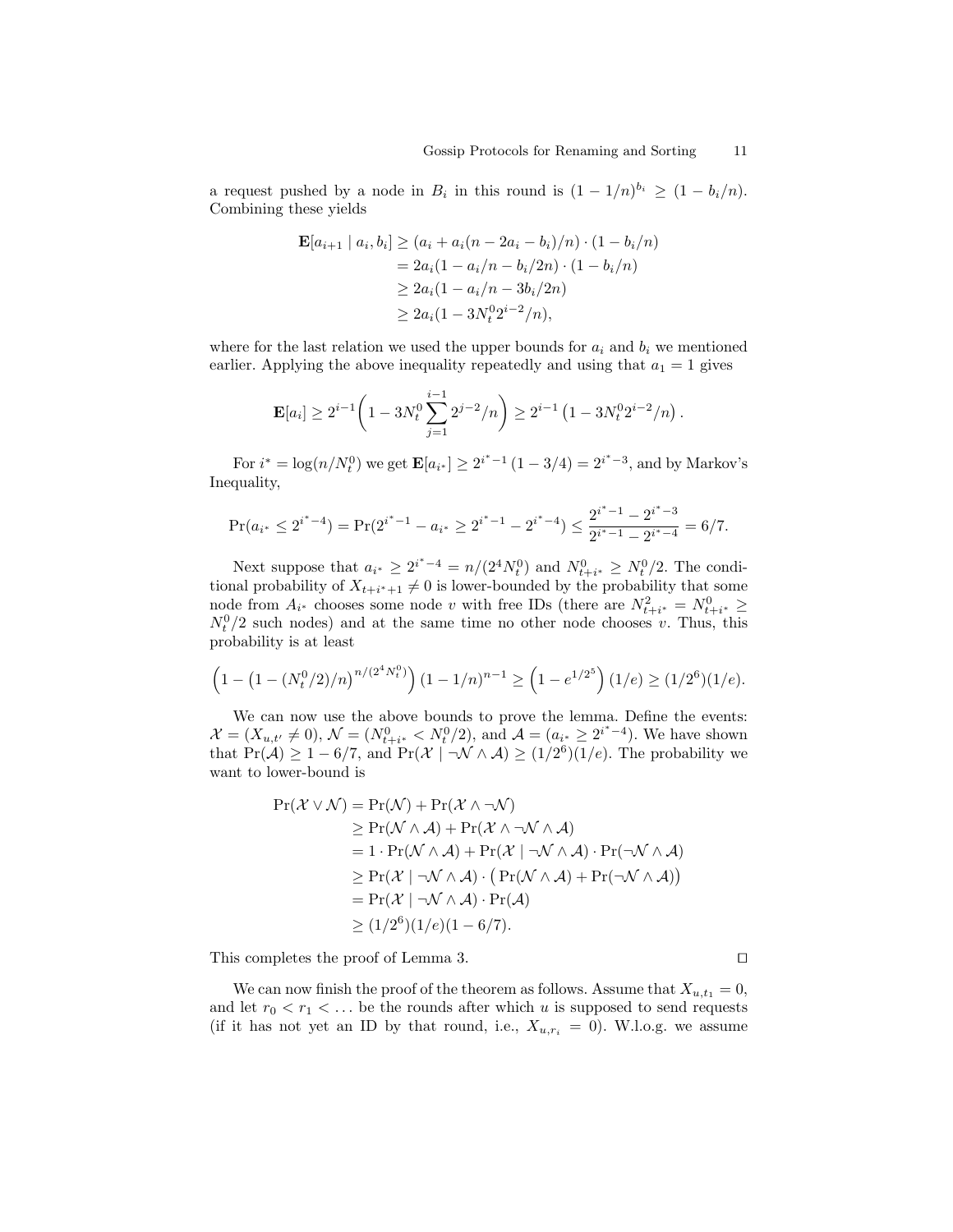#### 12 George Giakkoupis, Anne-Marie Kermarrec, and Philipp Woelfel

 $r_{i+1} - r_i \geq \log n$ , otherwise we can achieve that by omitting some of these times. Further, from the algorithm we have  $r_{i+1} - r_i = O(\log n)$ .

Define the random variables  $Y_i$ ,  $i \geq 0$ , such that  $Y_i = N_{r_i}^0$  if  $X_{u,r_i} = 0$ , and  $Y_i = 0$  if  $X_{u,r_i} \neq 0$ . Note that  $Y_i \neq 0$  iff  $X_{u,r_i} = 0$ . From Lemma 3 it follows

$$
\mathbf{E}[Y_{i+1} | Y_i] \le pY_i/2 + (1-p)Y_i = (1-p/2)Y_i;
$$

and thus  $\mathbf{E}[Y_i] \leq (1 - p/2)^i N_{r_0}^0$ . Choosing  $i^* = (2/p)((\beta + 1)\ln n + 1)$  gives  $\mathbf{E}[Y_{i^*}] \leq n^{-\beta-1}/2$ , and from Markov's Inequality,  $Pr(Y_{i^*} \neq 0) = Pr(Y_{i^*} \geq 1) \leq$  $n^{-\beta-1}/2$ . It follows that for

$$
t^* = r_{i^*} = t_1 + O(i^* \log n) = t_1 + O(\log^2 n) = O(\log^2 n)
$$

we have  $Pr(X_{u,t^*} = 0) \le n^{-\beta - 1/2}$ , as we observed earlier that  $Y_i \ne 0$  iff  $X_{u,r_i} =$ 0. From this and the union bound over all u, it follows that  $Pr(N_{t^*}^0 \neq 0) \leq$  $n^{-\beta}/2$ . Recall that we have assumed  $\Phi_{t_1} = 0$ . But since  $Pr(\Phi_{t_1} N_{t_1}^0 \neq 0) \leq$  $n^{-\beta}/2$  as we saw at the beginning, we can obtain similar to Eq. (4) that the unconditional probability that  $N_{t^*}^0 \neq 0$  is bounded by  $n^{-\beta}$ . This completes the proof of Theorem 2.  $\Box$ 

### 3 Sorting Protocol

For the sorting problem we assume that nodes have consecutive IDs,  $1, \ldots, n$ , and each node has an input value from some totally ordered domain. W.l.o.g. we assume that the input values are numbers, and nodes have distinct inputs. We will say 'node  $i'$  to refer to the node with ID  $i$ . The goal is to redistribute the values to nodes (one value per node) so that for each  $i$ , node  $i$  stores the value of rank  $i$ , that is, the  $i$ -th smallest one among the input values.

In every round of the protocol, each node chooses to be *active* independently with probability  $1/2$ . Each active node i picks a node at random, choosing node j with probability proportional to  $1/|i-j|$ . If a non-active node j is contacted by one or more active nodes, then it chooses one of them, say node  $i$ , and the two nodes compare their values. Let  $X_i$  and  $X_j$  be the values of i and j respectively, at the time. If  $(i - j)(X_i - X_j) < 0$  then the two nodes swap their values; otherwise, the do nothing. If an active node is contacted by another active node, it does not respond to it.

Theorem 3. The sorting protocol described above sorts the inputs of all n nodes in  $O(\log^2 n)$  rounds with probability  $1 - n^{-\beta}$  for any fixed  $\beta > 0$ .

*Proof.* The proof uses a potential function argument. For each node  $i$ , we consider the distance between  $i$  and the node that should have the value stored by node i. We claim that the sum of the squares of these distances drops by a factor of  $1 - \Omega(1/\log n)$  in expectation in each round; and thus it becomes zero after  $O(\log^2 n)$  rounds.

For each node i, let  $X_{i,t}$  be the value that node i has after round t, and let  $R_{i,t} = \text{rank}(X_{i,t})$  be the rank of that value. Hence,  $R_{i,t}$  is equal to the ID of the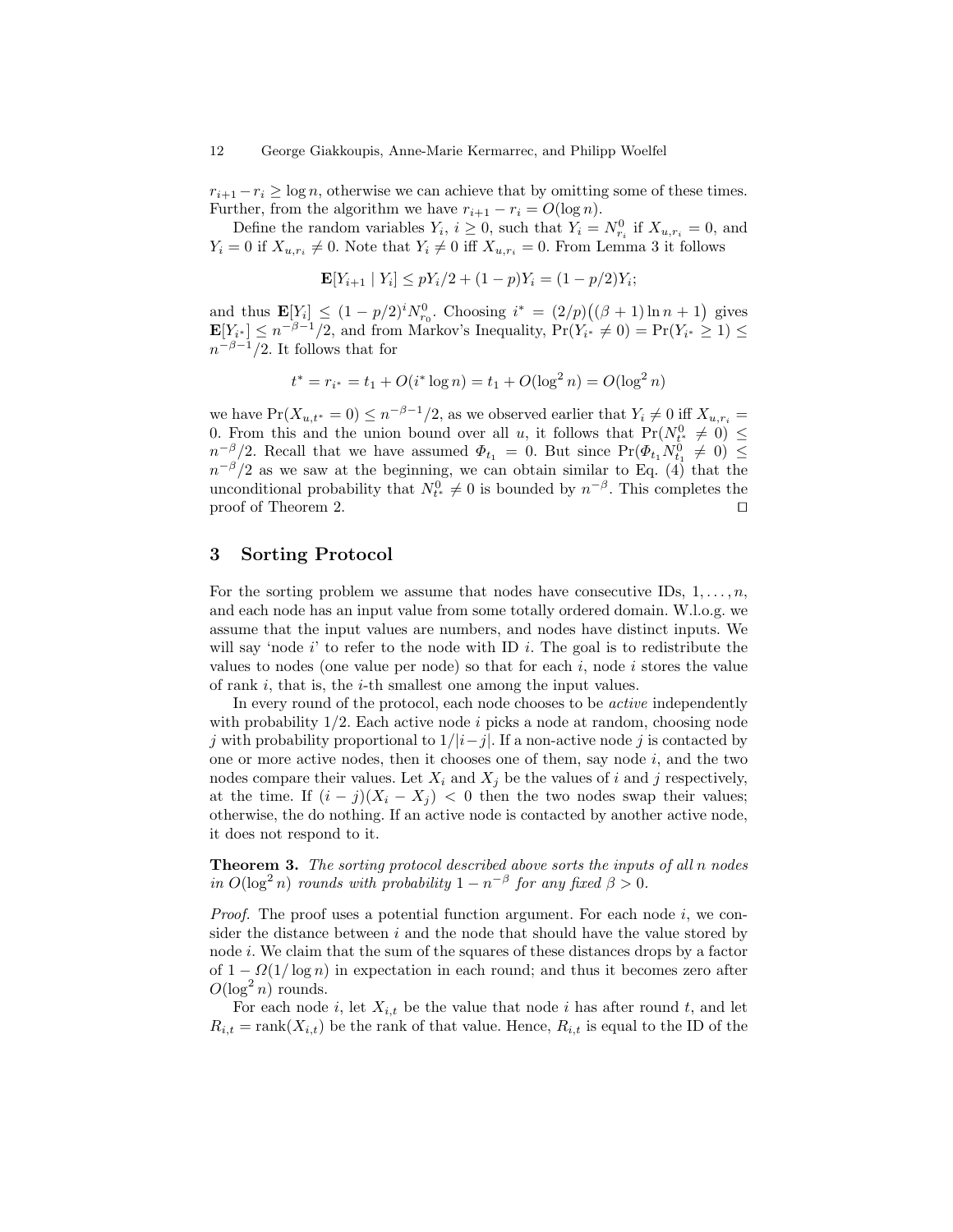node at which value  $X_{i,t}$  should be stored eventually. Further, let  $d_{i,t} = |R_{i,t} - i|$ be the distance between nodes  $R_{i,t}$  and i. We define the potential  $\Psi_{i,t}$  of node i after round t to be  $\Psi_{i,t} = d_{i,t}^2$ . The (total) potential after round t is then

$$
\varPsi_t = \sum_i \varPsi_{i,t} = \sum_i d_{i,t}^2.
$$

**Lemma 4.**  $\mathbf{E}[\Psi_{t+1} | \Psi_t] \leq (1 - c/\ln n) \Psi_t$ , for some constant  $c > 0$ 

*Proof.* The drop in the potential when two nodes i and j swap their values in round  $t + 1$  is

$$
\Psi_{i,t} + \Psi_{j,t} - \Psi_{i,t+1} - \Psi_{j,t+1} = (R_{i,t} - i)^2 + (R_{j,t} - j)^2 - (R_{i,t} - j)^2 - (R_{j,t} - i)^2
$$
  
= 2(i - j)(R\_{j,t} - R\_{i,t})  
= 2|i - j| \cdot |R\_{j,t} - R\_{i,t}|,

where the last equality holds because  $2(i - j)(R_{i,t} - R_{i,t}) > 0$ , as nodes i and j swap values only if  $(i - j)(X_{i,t} - X_{j,t}) < 0$ , and the differences  $R_{j,t} - R_{i,t}$  and  $X_{j,t} - X_{i,t}$  have the same sign.

Below we assume w.l.o.g. that  $i \leq R_{i,t}$ . Consider the two sets of nodes  $U =$  $[(i + d_{i,t}/3)..n]$  and  $W = [1..(R_{i,t} - d_{i,t}/3)]$ . The intersection of the two sets has size  $|U \cap W| = d_{i,t}/3$ . It follows that there are at least  $d_{i,t}/3$  nodes  $j \in U$ for which  $R_{j,t} \in W$ . Fix one of these nodes j. If node i is active in round  $t + 1$ , which happens with probability 1/2, then the probability that i chooses j is  $1/(|i-j| \cdot \nu_i)$ , where  $\nu_i$  is the normalizing factor  $\sum_{1 \leq k \leq n, k \neq i} (1/|i-k|)$ , which is in the range  $\ln n < \nu_i < 2 \ln n$ . Thus, i chooses j with probability  $1/(|i - j| \cdot 2\nu_i) \ge 1/(|i - j| \cdot 4 \ln n)$ . Further, the probability that node j is not active and not chosen by any other node  $k \neq i$  in the round is

$$
\frac{1}{2} \prod_{1 \leq k \leq n, k \neq i,j} \left( 1 - 1/(|i - k| \cdot 2\nu_j) \right) \geq \frac{1}{2} \left( 1 - \sum_{1 \leq k \leq n, k \neq i,j} 1/(|i - k| \cdot 2\nu_j) \right) \geq 1/4.
$$

From all the above it follows that the expected drop in the potential as a result of the likelihood of i choosing j and swapping values with it is at least

$$
2|i-j|\cdot|R_{j,t}-R_{i,t}|\cdot\big(1/(|i-j|\cdot\dim n)\big)(1/4)=|R_{j,t}-R_{i,t}|/(8\ln n).
$$

We saw earlier that there are at least  $|U \cap W| = d_{i,t}/3$  such nodes j, and for each we have  $R_{i,t} - R_{j,t} \ge d_{i,t}/3$  since  $R_{j,t} \in W$ . It follows that the expected decrease in the potential as a result of  $i$  choosing and swapping values with *some* inactive node in round  $t+1$  it at least  $(d_{i,t}/3)(d_{i,t}/3)/(8 \ln n) = \Psi_{i,t}/(72 \ln n)$ . Therefore, the total expected potential difference is  $\mathbf{E}[\Psi_t - \Psi_{t+1} | \Psi_t] \ge \sum_i \Psi_{i,t} / (72 \ln n) =$  $\Psi_t/(72 \ln n)$ . This completes the proof of Lemma 4.

Applying Lemma 4 repeatedly and using that  $\Psi_0 < n^3$ , we obtain for  $t^* =$  $(\beta + 3)(\ln n)^2/c$ ,

$$
\mathbf{E}[\varPsi_{t^*}] \leq (1-c/\ln n)^{t^*} \varPsi_0 \leq e^{-ct^*/\ln n} \varPsi_0 \leq e^{-(\beta+3)\ln n} n^3 = n^{-\beta}.
$$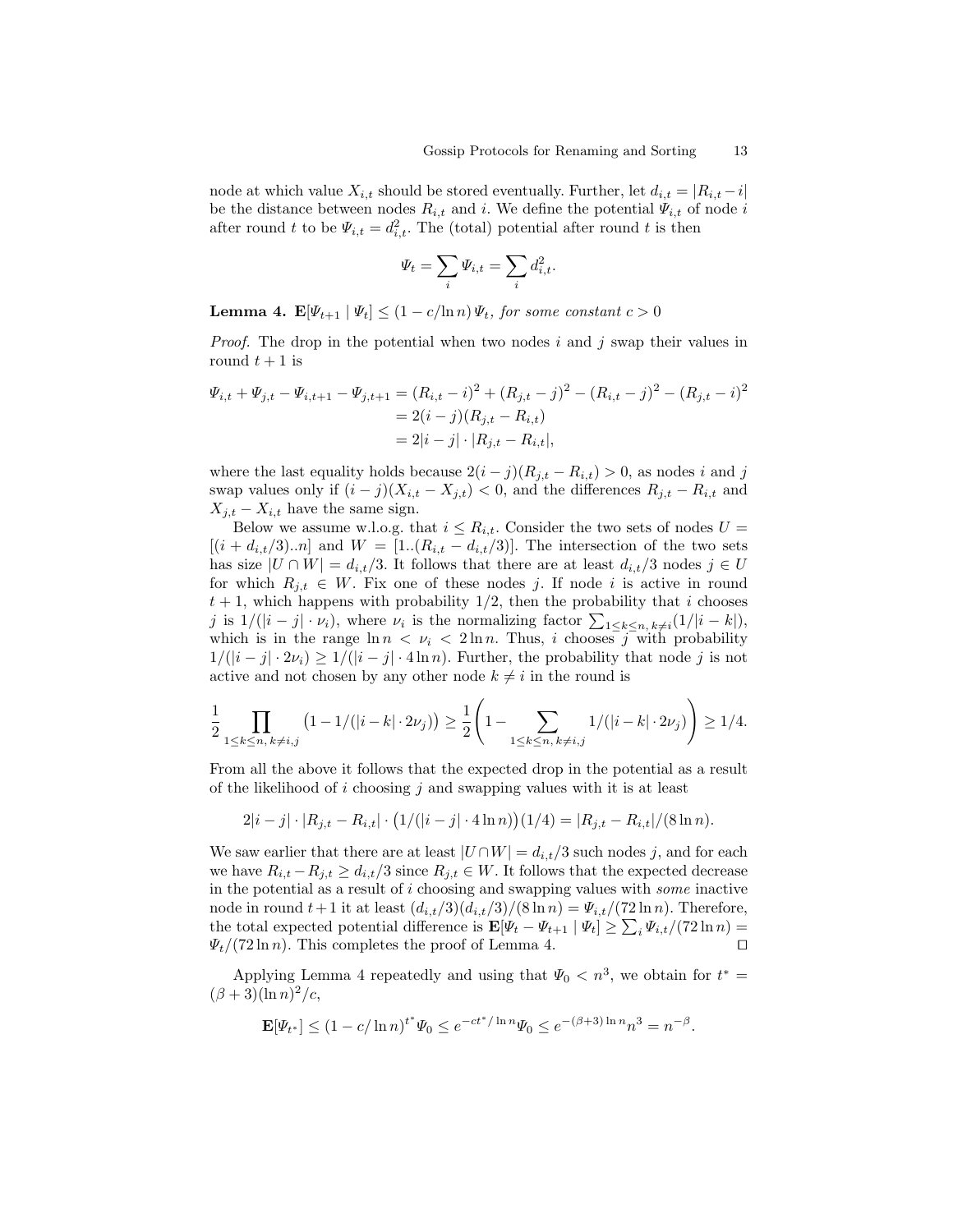Markov's Inequality then yields  $Pr(\Psi_{t^*} > 0) = Pr(\Psi_{t^*} \geq 1) \leq n^{-\beta}/1$ , and thus  $Pr(\Psi_{t^*} = 0) \geq 1 - n^{-\beta}$ . Since  $\Psi_{t^*} = 0$  implies that sorting is completed in at most  $t^*$  rounds, Theorem 3 follows.  $\square$ 

### 4 Conclusion

We presented and analyzed gossip-based protocols for two fundamental tasks, renaming and sorting. The protocols are simple and natural, and they are faulttolerant in the sense that they still succeed even if a (random) constant fraction of the communication channels fail to get established. For our sorting protocol it is necessary to use non-uniform peer-sampling in order to achieve polylogarithmic round complexity. A DHT-like overlay network can be used to implement this service, but we suggest that further research on non-uniform peer-sampling should be pursued.

The probability distribution that we chose for the peer-sampling in our sorting algorithm is the same power law distribution as the one used in Kleinberg's small world graph model [26, 25]. There, the distribution determines additional edges (long range contacts) to augment the ring network, in order to achieve decentralized greedy routing in  $O(\log^2 n)$  expected time. It is known that no other distance-based probability distribution for those augmentations can achieve faster greedy routing time [11]. Since sorting is intuitively harder than routing, it seems unlikely that a faster sorting algorithm can be obtained by a change in the probability distribution of the peer-sampling mechanism.

### References

- 1. M. Ajtai, J. Komlós, and E. Szemerédi. An  $O(n \log n)$  sorting network. In *Proc.* 15th STOC, pages 1–9, 1983.
- 2. D. Alistarh, J. Aspnes, S. Gilbert, and R. Guerraoui. The complexity of renaming. In Proc. 52nd FOCS, pages 718–727, 2011.
- 3. D. Angluin, J. Aspnes, J. Chen, Y. Wu, and Y. Yin. Fast construction of overlay networks. In Proc. 17th SPAA, pages 145–154, 2005.
- 4. H. Attiya, A. Bar-Noy, D. Dolev, D. Peleg, and R. Reischuk. Renaming in an asynchronous environment. J. ACM, 37(3):524–548, 1990.
- 5. K. E. Batcher. Sorting networks and their applications. In AFIPS Spring Joint Computing Conference, pages 307–314, 1968.
- 6. M. Bawa, H. Garcia-Molina, A. Gionis, and R. Motwani. Estimating Aggregates on a Peer-to-Peer Network. Technical report, Stanford University, 2003.
- 7. P. Berenbrink, R. Elsässer, and T. Friedetzky. Efficient randomized broadcasting in random regular networks with applications in peer-to-peer systems. In Proc. 27th PODC, pages 155–164, 2008.
- 8. S. P. Boyd, A. Ghosh, B. Prabhakar, and D. Shah. Randomized gossip algorithms. IEEE Trans. Inf. Theory, 52(6):2508–2530, 2006.
- 9. C. Cooper, M. E. Dyer, and A. J. Handley. The flip markov chain and a randomising P2P protocol. In Proc. 28th PODC, pages 141–150, 2009.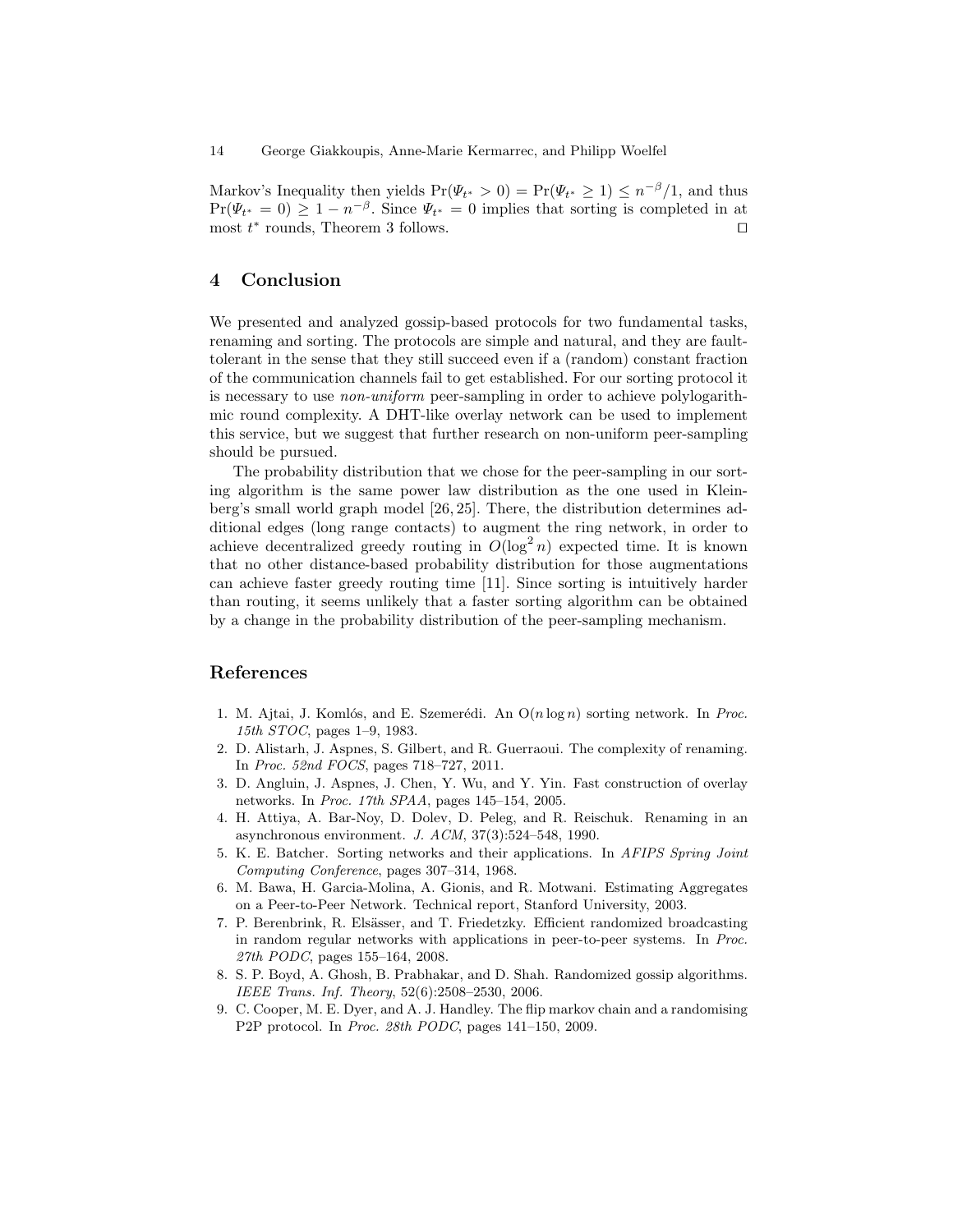- 10. A. J. Demers, D. H. Greene, C. Hauser, W. Irish, J. Larson, S. Shenker, H. E. Sturgis, D. C. Swinehart, and D. B. Terry. Epidemic algorithms for replicated database maintenance. In Proc. 6th PODC, pages 1–12, 1987.
- 11. M. Dietzfelbinger and P. Woelfel. Tight lower bounds for greedy routing in uniform small world rings. In *Proc. 41st STOC*, pages 591–600, 2009.
- 12. B. Doerr and M. Fouz. Asymptotically optimal randomized rumor spreading. In Proc. 38th ICALP, pages 502–513, 2011.
- 13. B. Doerr, M. Fouz, and T. Friedrich. Social networks spread rumors in sublogarithmic time. In Proc.  $43rd$  STOC, pages 21–30, 2011.
- 14. B. Doerr, T. Friedrich, and T. Sauerwald. Quasirandom rumor spreading: Expanders, push vs. pull, and robustness. In Proc. 36th ICALP, pages 366–377, 2009.
- 15. R. Elsässer and T. Sauerwald. On the runtime and robustness of randomized broadcasting. Theor. Comput. Sci., 410(36):3414–3427, 2009.
- 16. T. Feder, A. Guetz, M. Mihail, and A. Saberi. A local switch Markov chain on given degree graphs with application in connectivity of peer-to-peer networks. In Proc. 47th FOCS, pages 69–76, 2006.
- 17. P. Felber. Epidemic algorithms: A "systems" perspective. Talk at the Dagstuhl Seminar 13042, Epidemic Algorithms and Processes: From Theory to Practice, February 2013. (Slides available online at: http://www.dagstuhl.de/mat/Files/ 13/13042/13042.FelberPascal.Slides.pdf.
- 18. N. Fountoulakis, A. Huber, and K. Panagiotou. Reliable broadcasting in random networks and the effect of density. In Proc. 29th INFOCOM, pages 2552–2560, 2010.
- 19. G. Giakkoupis. Tight bounds for rumor spreading in graphs of a given conductance. In Proc. 28th STACS, pages 57–68, 2011.
- 20. M. Jelasity and A.-M. Kermarrec. Ordered slicing of very large-scale overlay networks. In Peer-to-Peer Computing, pages 117–124, 2006.
- 21. M. Jelasity, S. Voulgaris, R. Guerraoui, A.-M. Kermarrec, and M. van Steen. Gossip-based peer sampling. ACM Trans. Comput. Syst., 25(3):8, Aug. 2007.
- 22. R. M. Karp, C. Schindelhauer, S. Shenker, and B. Vöcking. Randomized rumor spreading. In Proc. 41st FOCS, pages 565–574, 2000.
- 23. D. Kempe, A. Dobra, and J. Gehrke. Gossip-based computation of aggregate information. In Proc. 44th FOCS, pages 482–491, 2003.
- 24. D. Kempe, J. M. Kleinberg, and A. J. Demers. Spatial gossip and resource location protocols. J. ACM, 51(6):943–967, 2004.
- 25. J. M. Kleinberg. Navigation in a small-world. Nature, page 845, 2000.
- 26. J. M. Kleinberg. The small-world phenomenon: An algorithm perspective. In Proc. 32nd STOC, pages 163–170, 2000.
- 27. D. E. Knuth. The Art of Computer Programming, Vol 3, Sorting and Searching. Addison-Wesley, Reading, USA, 2 edition, 1998.
- 28. D. Mosk-Aoyama and D. Shah. Fast distributed algorithms for computing separable functions. IEEE Trans. Inf. Theory, 54(7):2997–3007, 2008.
- 29. I. Stoica, R. Morris, D. Liben-Nowell, D. R. Karger, M. F. Kaashoek, F. Dabek, and H. Balakrishnan. Chord: a scalable peer-to-peer lookup protocol for internet applications. IEEE/ACM Trans. Netw.,  $11(1):17-32$ , 2003.
- 30. A. C.-C. Yao and F. F. Yao. On fault-tolerant networks for sorting. SIAM J. Comput., 14(1):120–128, 1985.